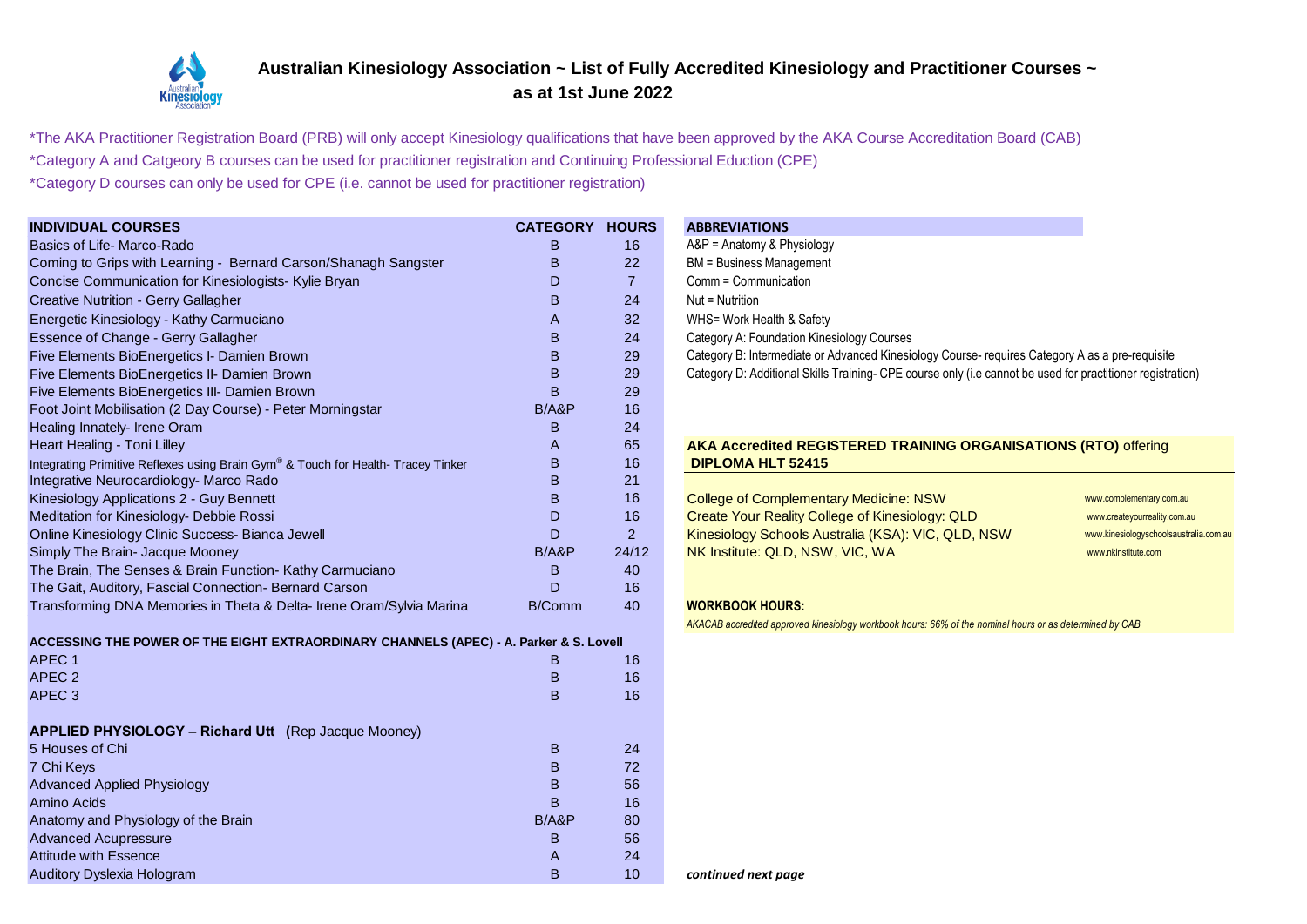| <b>Basketweaver</b>                                  | B      | 16  |                                                                                                                 |                 |              |
|------------------------------------------------------|--------|-----|-----------------------------------------------------------------------------------------------------------------|-----------------|--------------|
| Canopener                                            | В      | 16  | AKA ACCREDITED COMMUNICATION COURSES                                                                            | <b>CATEGORY</b> | <b>HOURS</b> |
| Cell Hologram                                        | в      | 24  | Communication for Kinesiology - Paul Bennett                                                                    | Comm            | 40           |
| Centering: cloacals, gaits and hyoids                | B      | 16  | Counselling Kinesiology 1 - Resolving Emotional Stress - G. Dickson                                             | Comm/B          | 116          |
| Cranials                                             | B      | 16  | Counselling Kinesiology 2 - Empowering Relationships - G. Dickson                                               | Comm/B          | 40           |
| <b>Gall bladder Master</b>                           | B      | 16  | Dynamic Communication - T. Lilley, A. McRobert & A. Mitchell                                                    | Comm            | 60           |
| <b>Holographic Muscle Monitoring</b>                 | A      | 32  | Establish and Manage Client Relationships- T. Lilley                                                            | Comm            | 50           |
| Large Intestine Master                               | B      | 16  | First Aid for Emotional Trauma - Kin Excellence Seminars                                                        | Comm            | 16           |
| <b>Liver Master</b>                                  | B      | 16  | Chi Touch Conscious Relationships- Marguerite Wetton                                                            | Comm            | 24           |
| Muscle Hologram                                      | B      | 40  | Chi Touch Conscious Parenting- Marguerite Wetton                                                                | Comm            | 24           |
| Pitch, roll & jaw                                    | B      | 16  | Louder Than Words - Three in One Concepts                                                                       | Comm/B          | 32           |
| Salt Bath                                            | B      | 24  | Southern Lands NLP course- Paul Bennett                                                                         | Comm            | 123          |
| <b>Small Intestine Master</b>                        | B      | 16  | Under the Code - Three in One Concepts                                                                          | Comm/B          | 24           |
| Spleen/Pancreas Master                               | B      | 16  | Transforming DNA Memories in Theta & Delta-Irene Oram/Sylvia Marir                                              | Comm/B          | 40           |
| <b>Stomach Master</b>                                | в      | 16  |                                                                                                                 |                 |              |
| Tao of Blood                                         | B/A&P  | 24  |                                                                                                                 |                 |              |
| <b>Tibetan Figure 8</b>                              | в      | 10  | AKA accepts Health Training Package (HLT) common units delivered by RTO's qualified to deliver HLT common units |                 |              |
| <b>TMJ</b>                                           | B      | 16  |                                                                                                                 |                 |              |
| Visual Dyslexia Hologram                             | B      | 10  |                                                                                                                 |                 |              |
| <b>AROMATIC KINESIOLOGY - Robbi Zeck</b>             |        |     |                                                                                                                 |                 |              |
| Aromatic Kinesiology 1                               | B      | 24  | AKA ACCREDITED ANATOMY & PHYSIOLOGY COURSES                                                                     | <b>CATEGORY</b> | <b>HOURS</b> |
| Aromatic Kinesiology 2                               | B      | 24  | Anatomy & Physiology- Toni Lilley                                                                               | A&P             | 100          |
|                                                      |        |     | Anatomy and Physiology of the Brain (Applied Physiology)                                                        | B/ABP           | 40/40        |
| <b>BIO HARMONICS- Guy Bennett (Diploma Provider)</b> |        |     | Dynamic Kinesiology 1- Christine Ammann                                                                         | $A / A$ &P      | 102/50       |
| <b>Advanced Muscle Monitoring</b>                    | B      | 40  | Dynamic Kinesiology 2- Christine Ammann                                                                         | A/ABP           | 102/50       |
| <b>Bio Harmonics</b>                                 | B      | 60  | Dynamic Kinesiology 3- Christine Ammann                                                                         | $A / A$ &P      | 102/50       |
| Chakra Awakenings 1                                  | в      | 40  | Dynamic Kinesiology 4- Christine Ammann                                                                         | A/ABP           | 102/50       |
| <b>Cranial Kinesiology</b>                           | в      | 60  | Foot Joint Mobilisation (1 Day Course) - Peter Morningstar                                                      | A&P             | 8            |
| Introduction to Physiology Applications              | B      | 40  | Foot Joint Mobilisation (2 Day Course) - Peter Morningstar                                                      | B/ABP           | 16           |
| <b>Kinesiology Coaching</b>                          | B      | 100 | Immune and Vaccination Pathways 1                                                                               | B/ABP           | 32           |
| Kinesiology Foundation Program 1                     | A      | 40  | Immune and Vaccination Pathways 2                                                                               | B/ABP           | 24           |
| Kinesiology Foundation Program 2                     | A      | 40  | LEAP Brain Integration 1/ Foundation Training 1 (FT 1)                                                          | B/ABP           | 32/56        |
| Kinesiology Foundation Program 3                     | A      | 40  | LEAP Foundation Training 2 (FT 2)                                                                               | B/ABP           | 24/44        |
| Kinesiology Foundation Program 4                     | A      | 40  | LEAP 1B Glial Cells / Foundation Training 3 (FT 3)                                                              | B/ABP           | 32/56        |
| <b>Kinesiology Practical Applications</b>            | A      | 40  | <b>LEAP Foundation Training 4 (FT 4)</b>                                                                        | B/ABP           | 24/44        |
| Neuro Physiology 1                                   | B      | 60  | <b>LEAP Brain Integration 3 (C Krebs)</b>                                                                       | B/ABP           | 80           |
| Nutrition & Physiology Applications 1                | B      | 40  | LEAP Brain Integration 4 (C Krebs)                                                                              | B/ABP           | 80           |
| Nutrition & Physiology Applications 2                | B      | 40  | <b>LEAP Brain Integration 4 (C Krebs)</b>                                                                       | B/ABP           | 88           |
| Nutrition & Physiology Applications 3                | B      | 40  | Simply the Brain- Jacque Mooney                                                                                 | B/A&P           | 24/12        |
| Nutrition & Physiology Applications 4                | В      | 40  | Tao of Blood (Applied Physiology)                                                                               | B/A&P           | 12/12        |
| <b>Principles of Energy Medicine</b>                 |        | 40  |                                                                                                                 |                 |              |
| <b>Structural Fundamentals 1</b>                     | B<br>B |     |                                                                                                                 |                 |              |
| <b>Structural Fundamentals 2</b>                     |        | 40  | AKA also accepts government accredited A & P courses                                                            |                 |              |
|                                                      | B      | 40  |                                                                                                                 |                 |              |
| <b>Structural Fundamentals 3</b>                     | B      | 60  |                                                                                                                 |                 |              |
| <b>Structural Paradigm</b>                           | B      | 60  |                                                                                                                 |                 |              |

| AKA ACCREDITED COMMUNICATION COURSES                                | <b>CATEGORY</b> | <b>HOURS</b> |
|---------------------------------------------------------------------|-----------------|--------------|
| Communication for Kinesiology - Paul Bennett                        | Comm            | 40           |
| Counselling Kinesiology 1 - Resolving Emotional Stress - G. Dickson | Comm/B          | 116          |
| Counselling Kinesiology 2 - Empowering Relationships - G. Dickson   | Comm/B          | 40           |
| Dynamic Communication - T. Lilley, A. McRobert & A. Mitchell        | Comm            | 60           |
| Establish and Manage Client Relationships- T. Lilley                | Comm            | 50           |
| First Aid for Emotional Trauma - Kin Excellence Seminars            | Comm            | 16           |
| Chi Touch Conscious Relationships- Marguerite Wetton                | Comm            | 24           |
| Chi Touch Conscious Parenting-Marguerite Wetton                     | Comm            | 24           |
| Louder Than Words - Three in One Concepts                           | Comm/B          | 32           |
| Southern Lands NLP course- Paul Bennett                             | Comm            | 123          |
| Under the Code - Three in One Concepts                              | Comm/B          | 24           |
| Transforming DNA Memories in Theta & Delta-Irene Oram/Sylvia Marir  | Comm/B          | 40           |
|                                                                     |                 |              |

| AKA ACCREDITED ANATOMY & PHYSIOLOGY COURSES                | <b>CATEGORY</b> | <b>HOURS</b> |
|------------------------------------------------------------|-----------------|--------------|
| Anatomy & Physiology- Toni Lilley                          | A&P             | 100          |
| Anatomy and Physiology of the Brain (Applied Physiology)   | B/ABP           | 40/40        |
| Dynamic Kinesiology 1- Christine Ammann                    | A/ABP           | 102/50       |
| Dynamic Kinesiology 2- Christine Ammann                    | A/ABP           | 102/50       |
| Dynamic Kinesiology 3- Christine Ammann                    | A/ABP           | 102/50       |
| Dynamic Kinesiology 4- Christine Ammann                    | A/ABP           | 102/50       |
| Foot Joint Mobilisation (1 Day Course) - Peter Morningstar | A&P             | 8            |
| Foot Joint Mobilisation (2 Day Course) - Peter Morningstar | B/ABP           | 16           |
| <b>Immune and Vaccination Pathways 1</b>                   | B/ABP           | 32           |
| <b>Immune and Vaccination Pathways 2</b>                   | B/ABP           | 24           |
| LEAP Brain Integration 1/ Foundation Training 1 (FT 1)     | B/ABP           | 32/56        |
| LEAP Foundation Training 2 (FT 2)                          | B/ABP           | 24/44        |
| LEAP 1B Glial Cells / Foundation Training 3 (FT 3)         | B/ABP           | 32/56        |
| LEAP Foundation Training 4 (FT 4)                          | B/ABP           | 24/44        |
| LEAP Brain Integration 3 (C Krebs)                         | B/ABP           | 80           |
| LEAP Brain Integration 4 (C Krebs)                         | B/ABP           | 80           |
| LEAP Brain Integration 4 (C Krebs)                         | B/ABP           | 88           |
| Simply the Brain- Jacque Mooney                            | B/ABP           | 24/12        |
| Tao of Blood (Applied Physiology)                          | B/ABP           | 12/12        |
|                                                            |                 |              |

*continued next page*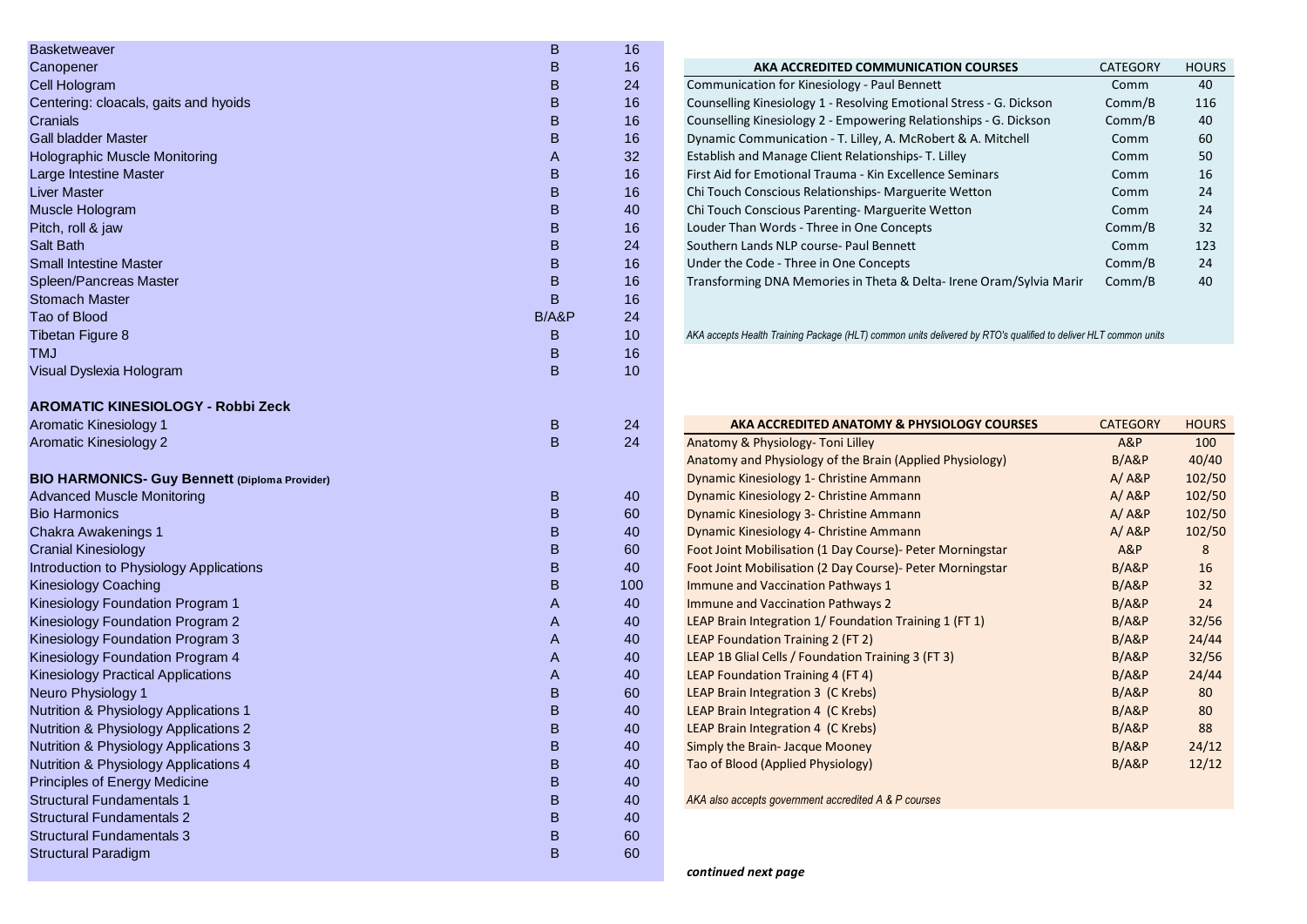| <b>BODY &amp; SOUL - Lisa Hare</b>                                                          |               |                | AKA ACCREDITED BUSINESS MANAGEMENT COURSES                            | <b>CATEGORY</b> | <b>HOURS</b> |
|---------------------------------------------------------------------------------------------|---------------|----------------|-----------------------------------------------------------------------|-----------------|--------------|
| Body and Soul 1                                                                             | A             | 33             |                                                                       |                 |              |
| Body and Soul 2                                                                             | $\sf{B}$      | 33             | Spirit in Practice - Robbi Zeck                                       | <b>BM</b>       | 50           |
| Body and Soul 3                                                                             | B             | 33             | Professional Practice Management for Kinesiologists- Toni Lilley      | <b>BM</b>       | 50           |
| <b>COUNSELLING KINESIOLOGY - Gordon Dickson</b>                                             |               |                | AKA also accepts government accredited Business Managment courses     |                 |              |
| Intro to Counseling Kinesiology                                                             | $\mathsf{A}$  | $\bf 8$        |                                                                       |                 |              |
| <b>Empowering Relationships - CK 2</b>                                                      | <b>B/Comm</b> | 40             |                                                                       |                 |              |
| Resolving Emotional Stress - CK 1                                                           | B/Comm        | 116            | AKA ACCREDITED WORK HEALTH & SAFETY COURSES                           | <b>CATEGORY</b> | <b>HOURS</b> |
|                                                                                             |               |                | Manage Workplace Health and Safety HLTWHS004-Jenne Burns              | <b>WHS</b>      | 40           |
| <b>DYNAMIC KINESIOLOGY - Christine Ammann</b>                                               |               |                |                                                                       |                 |              |
| Dynamic Kinesiology Essentials (DKE) Modules 1-4                                            | A/ABP         | 152/50         | AKA also accepts government accredited Work Health and Safety courses |                 |              |
| Dynamic Kinesiology Practitioner (DKP) Modules 1-6                                          | <b>B/Comm</b> | 203/50         |                                                                       |                 |              |
| Kinesiology: An Application for Professionals                                               | A             | 40             |                                                                       |                 |              |
| <b>EDU-K - Paul and Gail Dennison</b> (Rep Jose Toussaint)                                  |               |                |                                                                       |                 |              |
| Brain Gym 101- needs to be taken with Edu-K in Depth                                        | A             | 32             |                                                                       |                 |              |
| <b>Brain Gym for Educators</b>                                                              | B             | 32             |                                                                       |                 |              |
| Brain Gym for Movement, Dance & Sport                                                       | B             | 32             |                                                                       |                 |              |
| <b>Brain Gym for Special Needs</b>                                                          | A             | 32             |                                                                       |                 |              |
| Brain Gym Teacher Practicum                                                                 | $\sf{B}$      | 40             |                                                                       |                 |              |
| <b>Creative Vision</b>                                                                      | B             | 24             |                                                                       |                 |              |
| Dennison Whole Brain Learning                                                               | $\sf{B}$      | 16             |                                                                       |                 |              |
| Edu-K in Depth - needs to be taken with Brain Gym                                           | A             | 40             |                                                                       |                 |              |
| In Sync 1                                                                                   | B             | 24             |                                                                       |                 |              |
| In Sync 2                                                                                   | $\sf{B}$      | 24             |                                                                       |                 |              |
| Language of Movement- Paul Dennison                                                         | B             | 24             |                                                                       |                 |              |
| Movement Exploration 1                                                                      | B             | 32             |                                                                       |                 |              |
| <b>Movement Re-Education</b>                                                                | B             | 24             |                                                                       |                 |              |
| <b>Optimal Brain Organization</b>                                                           | B             | 24             |                                                                       |                 |              |
| Physiological Basis Learning and Kinesiology                                                | $\sf{B}$      | 16             |                                                                       |                 |              |
| Professional Principles 1-4                                                                 | B             | 32             |                                                                       |                 |              |
| <b>Total Core Repatterning</b>                                                              | B             | 24             |                                                                       |                 |              |
| Visioncircles                                                                               | $\sf{B}$      | 24             |                                                                       |                 |              |
| Visioncircles Teacher training                                                              | B             | 32             |                                                                       |                 |              |
| <b>EMOTIONS AND METAPHYSICAL KINESIOLOGY - BY THE BAY KINESIOLOGY (Rep Denise Robinson)</b> |               |                |                                                                       |                 |              |
| <b>Aura Balancing Kinesiology</b>                                                           | B             | 26             |                                                                       |                 |              |
| <b>Chakra Healing Kinesiology</b>                                                           | B             | 26             |                                                                       |                 |              |
| <b>Eight Extraordinary Meridians Masterclass</b>                                            | D             | $\overline{a}$ |                                                                       |                 |              |
| Meridian Rivers of Chi Kinesiology                                                          | B             | 42             |                                                                       |                 |              |
| <b>Kineasy Intro Course</b>                                                                 | Α             | 23             |                                                                       |                 |              |
| Mastery of the Five Elements Core Essence & Character                                       | B             | 26             |                                                                       |                 |              |
| Transpersonal Chakra Kinesiology (TCK)                                                      | B             | 26             |                                                                       |                 |              |
| Animal Kingdom Kinesiology                                                                  | D             | 4              | continued next page                                                   |                 |              |

| AKA ACCREDITED BUSINESS MANAGEMENT COURSES                        | <b>CATEGORY</b> | <b>HOURS</b> |
|-------------------------------------------------------------------|-----------------|--------------|
|                                                                   |                 |              |
| Spirit in Practice - Robbi Zeck                                   | <b>BM</b>       | 50           |
| Professional Practice Management for Kinesiologists- Toni Lilley  | <b>BM</b>       | 50           |
|                                                                   |                 |              |
| AKA also accepts government accredited Business Managment courses |                 |              |
|                                                                   |                 |              |
|                                                                   |                 |              |
| AKA ACCREDITED WORK HEALTH & SAFETY COURSES                       | <b>CATEGORY</b> | <b>HOURS</b> |
| Manage Workplace Health and Safety HLTWHS004-Jenne Burns          | <b>WHS</b>      | 40           |
|                                                                   |                 |              |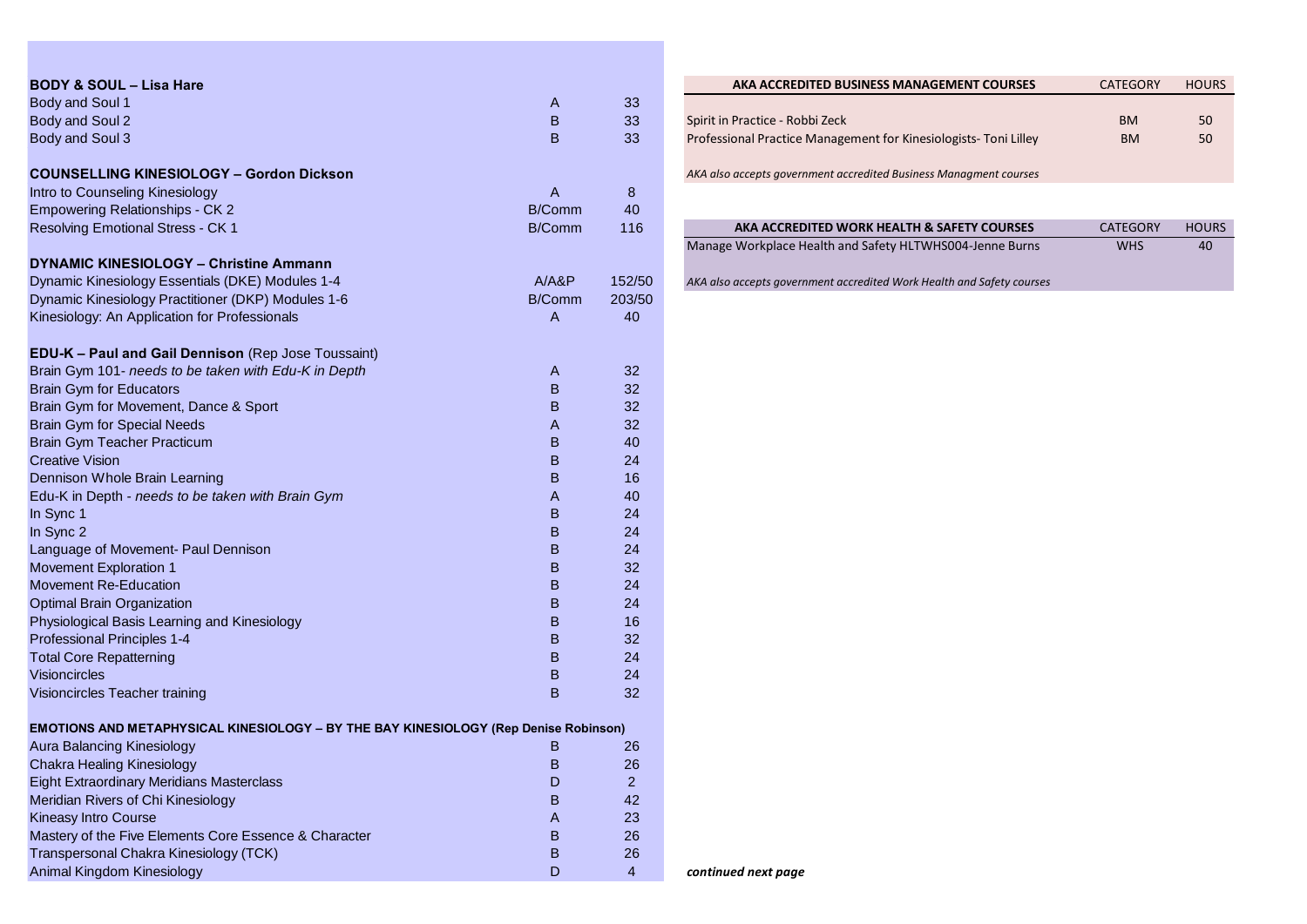| <b>Connecting and Unlocking Client Potential</b>                              | D            | $\overline{c}$ |
|-------------------------------------------------------------------------------|--------------|----------------|
| <b>Identifying Constitutional Elements</b>                                    | D            | 2              |
| Nature's Healing Chi                                                          | D            | 5              |
| <b>Profound Metaphysical Healing Remedies</b>                                 | D            | $\overline{2}$ |
| Sabotage Programs, Self Esteem, Love, Oxygen, Money                           | D            | $\overline{2}$ |
| <b>Aura Balancing Kinesiology</b>                                             | D            | 4              |
| <b>Chakra Healing Kinesiology</b>                                             | D            | 4              |
| Mastery of the Five Elements                                                  | D            | 4              |
| Meridian Rivers of Chi Kinesiology                                            | D            | 4              |
| Transpersonal Chakra Kinesiology                                              | D            | 4              |
| <b>ICPKP (Rep Susan Koschel)</b>                                              |              |                |
| BKP 101-104                                                                   | A            | 120            |
| BKP 105-110                                                                   | B            | 120            |
| ECO 6.201: Lifestyle & Dietary Modification                                   | <b>B/Nut</b> | 10/20          |
| ECO 6.202: Immune Mismatch Responses; Allergies & Sensitivities               | <b>B/Nut</b> | 10/20          |
| EMS 2.201: Mastery of Emotional Stress Release                                | В            | 30             |
| EMS 2.302: Subconscious Self Perception                                       | Comm         | 30             |
| JAF 5.201: TMJ & Cranials                                                     | B            | 30             |
| JAF 5.301: Ligaments and Joints                                               | B            | 30             |
| MST 14.201: Muscle and Skin Activation                                        | B            | 30             |
| MST 14.202: Shoulder, Elbow Hand Muscle Protocol                              | B            | 30             |
| MST 14.203: Hip, Leg, Foot Muscle Protocol                                    | В            | 30             |
| MST 14.301: Head Neck and Torso - Core Muscles                                | В            | 40             |
| PIB 3.203: Basic Brain Integration Skills Level 1                             | B            | 40             |
| VEF 7.201: Flower Essences                                                    | B            | 30             |
| VEF 7.301: Metaphysical Vibrational Energy Fields                             | B            | 30             |
| VEF 7.302: Metaphysical Energy Fields                                         | B            | 30             |
| ECO 6.301: Adrenal Geopathic and Life Energy                                  | B            | 30             |
| EMS 2.301: Emotional Stress Release - Advanced                                | B            | 30             |
| <b>EMS 2.303: Dreams Goals and Attitudes</b>                                  | B            | 30             |
| HMR 13.201: Hypertonic Muscle Release                                         | B            | 30             |
| JAF 5.302: Inflexibility                                                      | B            | 30             |
| MST 14.302: Touch                                                             | B            | 30             |
| RBT 201: Clinical Body Contact and Palpation                                  | B            | 30             |
| ECO 6.302: Cleansing and Detoxification                                       | B            | 30             |
| <b>INTEGRATED HEALING - Matilda Van Dyke/Nick Oliver (Rep Nicola Barrett)</b> |              |                |
| Integrated Healing Foundations                                                | A            | 8              |
| Healing Body (Module 3)                                                       | B            | 16             |
| <b>Healing Concepts (Module 2)</b>                                            | B            | 24             |
| Healing Mind (Module 4)                                                       | $\sf B$      | 16             |
| Healing Pathways (Module 1)                                                   | B            | 16             |
| Integrated Healing Workbook Module 1 & 2                                      | B            | 28             |
| Integrated Healing Workbook Module 3 & 4                                      | B            | 22             |
| Integrated Healing Master Class 1                                             | D            | 8              |
| Integrated Healing Master Class 2                                             | D            | 8              |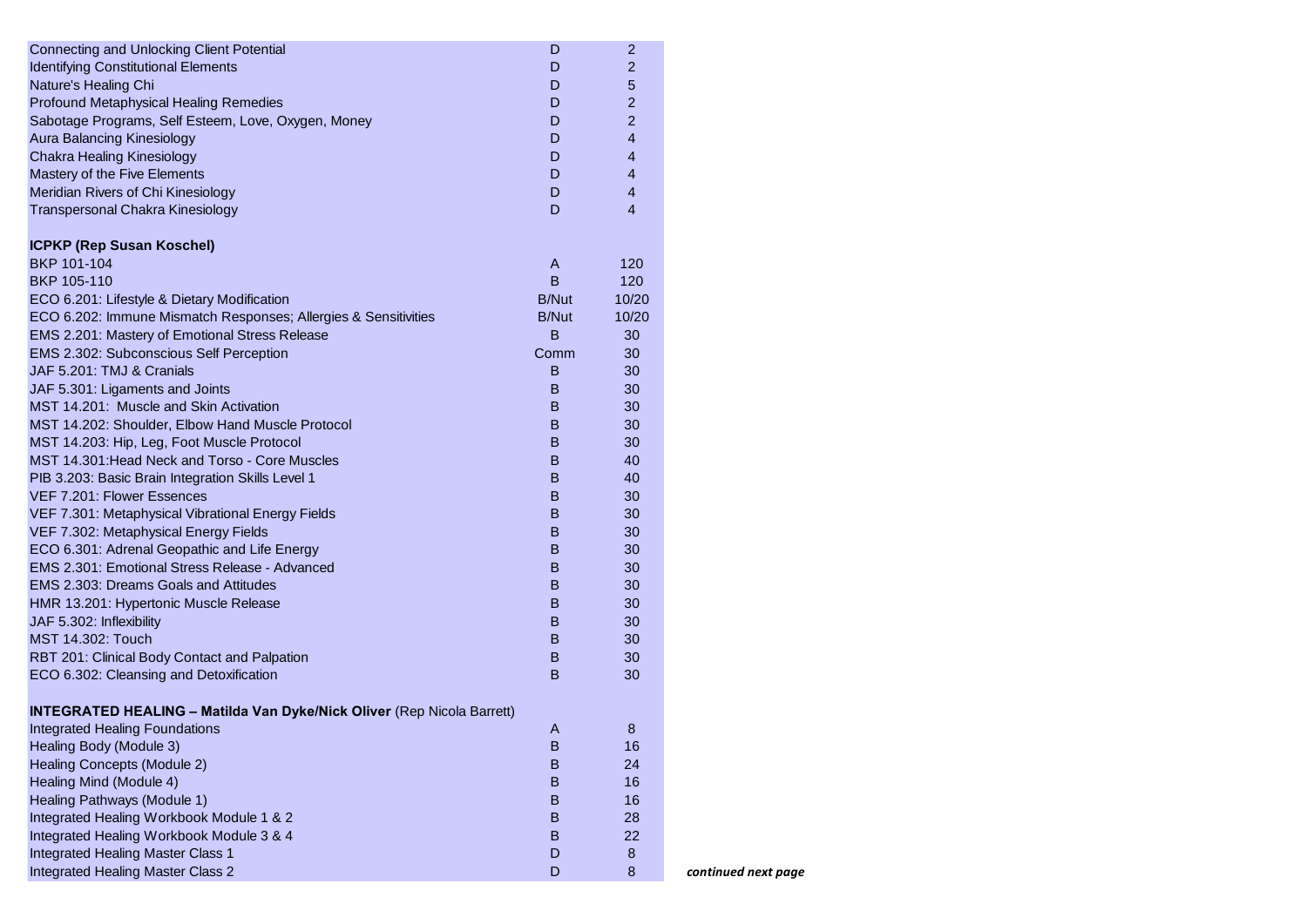| <b>Integrated Healing Master Class 3</b>                              | D              | 8        |
|-----------------------------------------------------------------------|----------------|----------|
| Integrated Healing Master Class 4                                     | D              | 8        |
|                                                                       |                |          |
| <b>KINERGETICS - Philip Rafferty (Rep Germaine Byrne)</b>             |                |          |
| Kinergetics Unit 1                                                    | $\overline{A}$ | 16       |
| Kinergetics Unit 2                                                    | A              | 16       |
| Kinergetics Unit 3                                                    | A              | 16       |
| Kinergetics Unit 4                                                    | B              | 16       |
| Kinergetics Unit 5                                                    | B              | 16       |
| Kinergetics Unit 6<br>Kinergetics Instructor Unit 1                   | B<br>B         | 16<br>31 |
| Kinergetics Instructor Unit 2                                         | B              | 23       |
| Kinergetics Instructor Unit 3                                         | B              | 23       |
| Kinergetics Instructor Unit 4                                         | B              | 23       |
| Kinergetics Instructor Unit 5                                         | B              | 16       |
|                                                                       |                |          |
| KINESIOLOGY EXCELLENCE SEMINARS - Parijat Wismer (Diploma Provider)   |                |          |
| Chi of Money and Self Esteem                                          | B              | 44       |
| Weight Management for Kinesiologists                                  | B              | 45       |
|                                                                       |                |          |
| LAW OF ATTRACTION & KINESIOLOGY EYE-MOTIONAL PROCESSES - Amanda Lynne |                |          |
| The 6 Processes© Balance                                              | D              | 18       |
|                                                                       |                |          |
| LEAP - Dr. Charles Krebs (Rep Jacque Mooney)                          |                |          |
| LEAP Brain Integration 1/ Foundation Training 1 (FT 1)                | B/ABP          | 32/56    |
| LEAP Foundation Training 2 (FT 2)                                     | B/ABP          | 24/44    |
| LEAP 1B Glial Cells / Foundation Training 3 (FT 3)                    | B/ABP          | 32/56    |
| LEAP Foundation Training 4 (FT 4)                                     | B/ABP          | 24/44    |
| <b>LEAP Brain Integration 3</b>                                       | B/ABP          | 80       |
| <b>LEAP Brain Integration 4</b>                                       | B/ABP<br>B/ABP | 80<br>88 |
| <b>LEAP Brain Integration 5</b><br>Complete Immune System             | D              |          |
| <b>Environmental Factors</b>                                          | B/ABP          | 72       |
| Energetic Structure of Man and the Universe 1                         | B              | 24       |
| Energetic Structure of Man and the Universe 2                         | B              | 24       |
| <b>Human Blueprint</b>                                                | D              | 16       |
| Law of 5 Elements                                                     | B              | 56       |
| Pre-Leap                                                              | D              | 2        |
|                                                                       |                |          |
| MIND BODY MEDICINE (MBM)- 10003NAT- David Corby (Diploma Provider)    |                |          |
| Introduction to Kinesiology                                           | A              | 108      |
| Introduction to MBM                                                   | B              | 27       |
| MBM 2 System                                                          | B              | 71       |
| MBM 3 System                                                          | B              | 97       |
| Emotion Spirit & Destiny & The Dao of Clinical Practise               | B              | 84       |
| <b>Dynamic Structure</b>                                              | B              | 84       |
| Applying Physiology & Nutrition                                       | B              | 91       |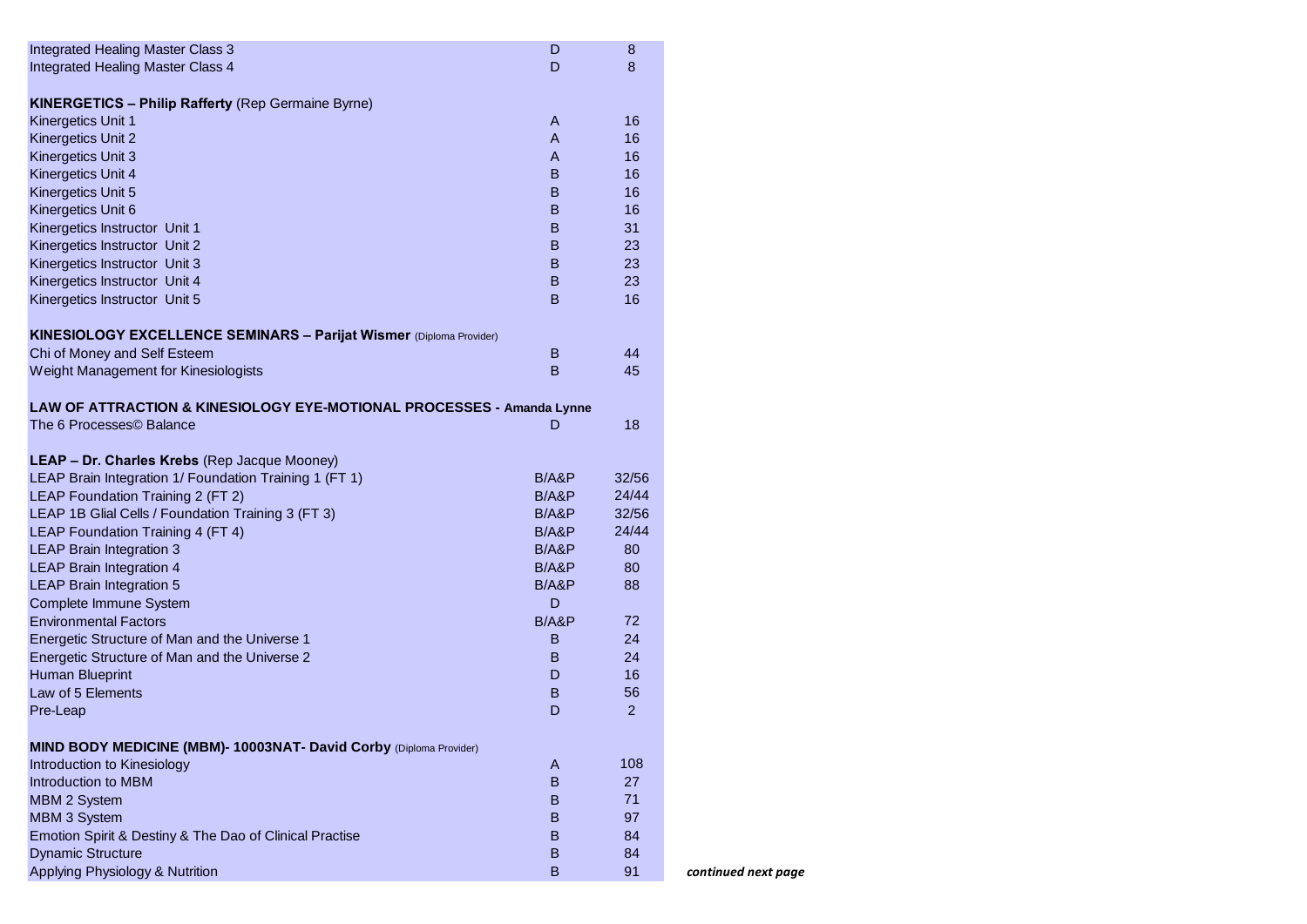| В     | 74               |                                                                |
|-------|------------------|----------------------------------------------------------------|
|       |                  |                                                                |
|       |                  |                                                                |
| В     | 32               |                                                                |
| B     | 32               |                                                                |
| B     | 32               |                                                                |
| B     | 32               |                                                                |
|       |                  |                                                                |
| B     | 16               |                                                                |
| B     | 32               |                                                                |
| B     | 24               |                                                                |
| В     | 16               |                                                                |
| в     | 32               |                                                                |
| B     | 32               |                                                                |
| B     | 32               |                                                                |
| В     | 8                |                                                                |
| в     | 32               |                                                                |
| B     | 16               |                                                                |
| B     | 32               |                                                                |
| B     | 32               |                                                                |
| B     | 16               |                                                                |
| В     | 24               |                                                                |
| B     | 32               |                                                                |
| B     | 16               |                                                                |
| B/ABP | 32               |                                                                |
| B/ABP | 24               |                                                                |
| B     | 48               |                                                                |
| B     | 32               |                                                                |
| В     | 24               |                                                                |
|       |                  |                                                                |
|       |                  |                                                                |
|       |                  |                                                                |
| B     |                  |                                                                |
|       |                  |                                                                |
| В     |                  |                                                                |
| В     |                  |                                                                |
| A     |                  |                                                                |
| в     |                  |                                                                |
|       |                  |                                                                |
| A     | 30               |                                                                |
| A     | 30               |                                                                |
| B     | 50               |                                                                |
| B     |                  |                                                                |
| B     |                  |                                                                |
| B     | 60               | continued next page                                            |
|       | B<br>B<br>B<br>B | 24<br>32<br>56<br>16<br>16<br>16<br>32<br>146<br>8<br>50<br>50 |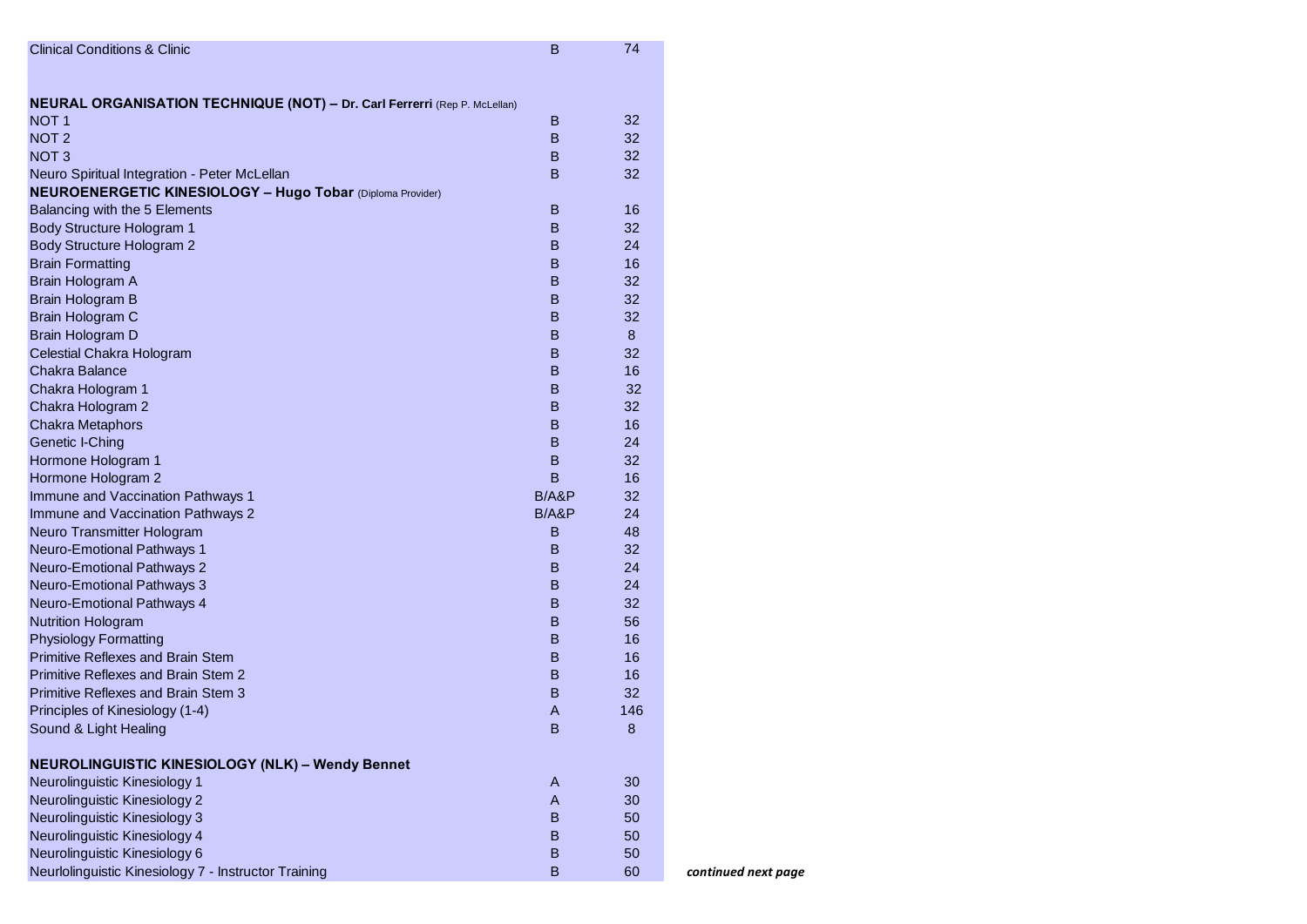| <b>Qi TOUCH KINESIOLOGY - Marguerite Wetton</b><br>Qi Touch Kinesiology              | A            | 40   |
|--------------------------------------------------------------------------------------|--------------|------|
|                                                                                      |              |      |
| REFLEXES KINESIOLOGY - Brendan O'Hara                                                |              |      |
| <b>Primitive &amp; Postural Reflexes Level 1</b>                                     | B            | 16   |
| <b>Primitive &amp; Postural Reflexes Level 2</b>                                     | B            | 32   |
| Movement, The Brain and Learning                                                     | B            | 16   |
| <b>INTERNATIONAL RHYTHMIC MOVEMENT TRAINING IRMT - Moira Dempsey</b>                 |              |      |
| RMT 1 - RMT for Focus, Organisation and Comprehension                                | В            | 16   |
| RMT 2 - RMT for Emotions, Memory & Behaviour                                         | B            | 8    |
| RMT 3 - RMT for Reading and Writing                                                  | B            | 16   |
| <b>RMTi Making Connections</b>                                                       | D            | 14   |
| Face the Fear                                                                        | B            | 16   |
| SIPS - lan Stubbings                                                                 |              |      |
| SIPS <sub>1</sub>                                                                    | B            | 24   |
| SIPS <sub>2</sub>                                                                    | B            | 24   |
| <b>SIPS BAP</b>                                                                      | B            | 16   |
| <b>SOUL POWER KINESIOLOGY- Catherine North</b>                                       |              |      |
| Soul Power Kinesiology Foundation Course                                             | A            | 26   |
| Soul Power Kinesiology Level 2                                                       | A            | 26   |
| Soul Power Kinesiology Level 3                                                       | A            | 26   |
| Soul Power Kinesiology Levels 4 to 6                                                 | B            | 78   |
|                                                                                      |              |      |
| <b>THREE IN ONE CONCEPTS - Gordon Stokes and Daniel Whiteside (Rep Anne Summers)</b> |              |      |
| Adolescence, Maturity & Love                                                         | B            | 32   |
| <b>Advanced One Brain</b>                                                            | B            | 32   |
| Body Circuits - Pain and Understanding                                               | B            | 40   |
| Childhood, Sexuality & Ageing                                                        | B            | 32   |
| Improved Learning Awareness (needs to be done with TOT)                              | A            | 24   |
| Louder Than Words                                                                    | B/Comm       | 32   |
| <b>Minding Your Business</b>                                                         | B            | 8    |
| Relationships in Jeopardy                                                            | B.           | 32   |
| <b>Structural Neurology</b>                                                          | B.           | 32   |
| Tools of the Trade (needs to be done with ILA)                                       | A            | 16   |
| <b>Under the Code</b>                                                                | B/Comm       | 24   |
| TRANSFORMATIONAL KINESIOLOGY- Grethe Fremming (Rep Pam Sussman)                      |              |      |
| Optimal Integration (formerly TK Foundation)                                         | A            | 15   |
| Transformational Kinesiology (TK) 1                                                  | $\mathsf{A}$ | 37.5 |
| Transformational Kinesiology (TK) 2                                                  | B            | 37.5 |
| Transformational Kinesiology (TK) 3                                                  | B            | 37.5 |
| Transformational Kinesiology (TK) 4                                                  | B            | 37.5 |
| Transformational Kinesiology (TK) 5                                                  | B            | 37.5 |